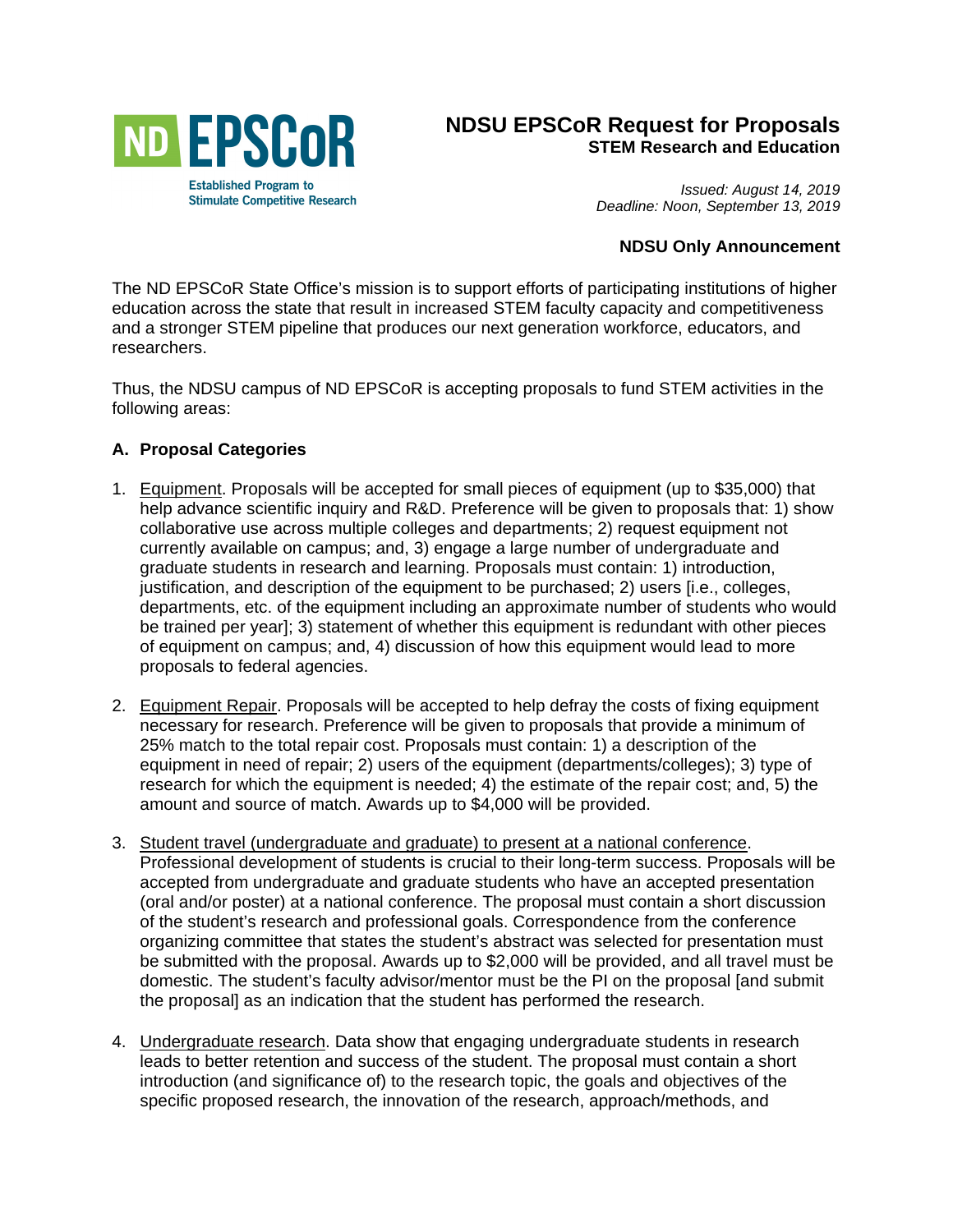references. The student's faculty advisor/mentor must submit a letter supporting the research and certifying that he/she will be providing space/resources and mentoring to the student during the course of the research. Awards up to \$5,000 will be provided. The faculty member must be the PI on the proposal [and submit the proposal].

- 5. Seed awards for faculty to collect preliminary data for the preparation of *federal* STEM proposals. Funding will be provided to researchers for the specific purpose of gathering preliminary data needed for proposal preparation and submission to a federal agency. Funds may be used for materials and supplies, student support (undergraduate and graduate), and operating services (e.g., recharge center fees). Proposals must provide an introduction and justification for the research, description of the research and data to be collected, the specific federal agency RFP to which a proposal will be submitted, and a short biosketch (2 page) for all participating researchers. Priority will be given to collaborative, interdisciplinary teams/research. Awards of up to \$10,000 will be provided.
- 6. External proposal review for large, collaborative and interdisciplinary STEM efforts. The competition for federal research dollars has grown substantially over the past decade. In addition, federal agencies are placing a significant focus on interdisciplinary, cross-cutting efforts. Funds for external peer review will be provided to large, interdisciplinary teams/efforts to help position researchers for even greater success in receiving federal awards. Requests for funds must include: 1) list of researchers/affiliations; 2) title of proposal; 3) executive summary of proposal; 4) funding amount; 5) federal agency/program and proposal due date; and, 6) short biosketch (2 page) of all participating researchers. Requests must be received at least four months in advance of the proposal due date so reviewers/review entity can be arranged. Most reviews take approximately one month once the review entity receives the proposal. Awards up to \$5,000 will be made. NDSU campus of ND EPSCoR will contract directly with the external review entity for this service.
- 7. Seed awards for faculty and students to engage K12 in STEM outreach activities. Strengthening and broadening the STEM pipeline is a core goal of ND EPSCoR. Proposals will be accepted that focus on activities that build stronger partnerships with K12 STEM education in the state. Of particular interest are activities that engage underrepresented/underserved students and result in an increased awareness and interest in STEM careers. Proposals must include: 1) introduction and justification for the activity (i.e., is it grounded in a best practice); 2) description of the activity; 3) description of the K12 partner entity; 4) is this a new or existing activity with this partner; 5) target audience (i.e., grade level, student demographics, etc.); 6) is this a formal or informal activity program; and 7) short biosketch (2 page) of each participating faculty. If an IRB will be needed, proof of an exemption and/or active IRB number will be needed prior to releasing funds. Awards up to \$6,000 will be made.

# **B. Eligibility**

All faculty (tenure-track, tenured, professors of practice, and research professors) are eligible to apply.

## **C. Proposal Preparation Documents**

This solicitation and required forms can be found at [https://www.ndepscor.ndus.edu/funding](https://www.ndepscor.ndus.edu/funding-opportunities/resind/ndsu-stem-rfp-2019/)[opportunities/resind/ndsu-stem-rfp-2019/.](https://www.ndepscor.ndus.edu/funding-opportunities/resind/ndsu-stem-rfp-2019/)